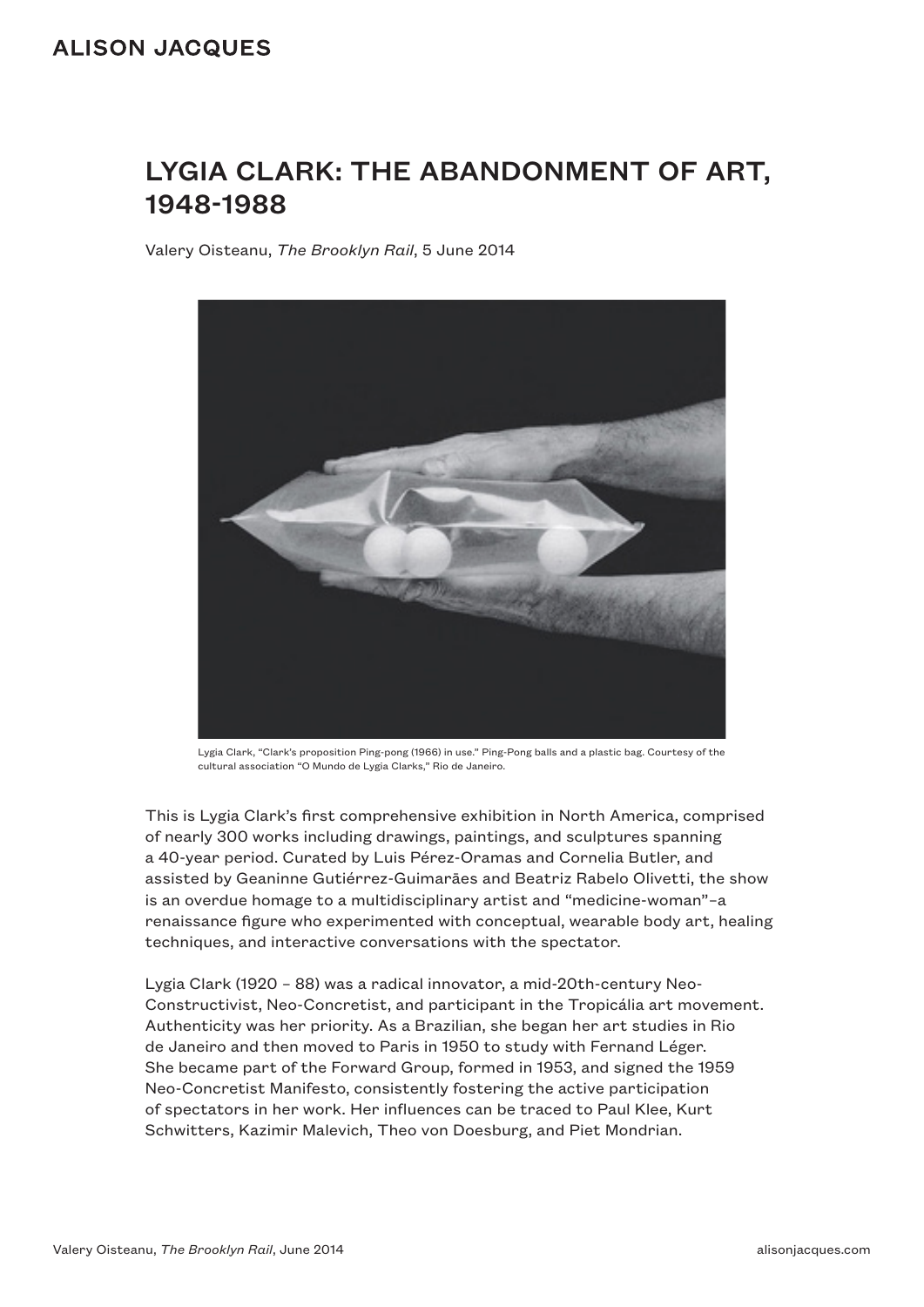The survey is organized around three key themes: abstraction, Neo-Concretism and, as the exhibition's title states, the "abandonment of art." Just before the entrance into MoMA's sixth-floor galleries, the visitor is met by Clark's words silkscreened above the door: "The Plane Is the Thickness of Space" (1960). According to the curator Pérez-Oramas, this assertion is the driving force behind Clark's artistic investigation. For Clark, all objects exist as densities, leading to her ultimate conclusion that art is an act happening among, with, and between bodies. The three works installed in the upper atrium serve to reiterate this credo: a giant photo entitled "Máscara abismo com tapas-olhos (Abyssal mask with eye-patch)" (1968) shows Clark wearing an eye-patch, her face covered in several layers of plastic; a sculpture, "Trepante, versāo 1 (Climber, version 1)" (1965), made of two stumps of wood connected by a shiny metal spiral; and "O Mundo de Lygia Clark (The World of Lygia Clark)" (1973), a video clip directed by Eduardo Clark of Clark squeezing various plastic bags. Together, these pieces act as an intriguing preamble for what lies within, and what lies within is extraordinary.

Clark's earliest attempt to communicate movement and time was through painting staircases, spiral ones at first, such as "Escada" 1948 – 51), and then later, realistically linear stairs, as seen in "Interior" (1951). Here, design implies movement. Her trajectory of development quickly moved to producing abstract geometric compositions and later minimalistic oil paintings that extended organically onto the frame. Clark finally settled into the practice of a form of "artpsychotherapy," creating a "language of the body" comprised of masks, gloves, and full-body costumes meant to be worn and lived in by the viewer. Through these items, the participant touches different objects such as ping-pong balls in a plastic bag in an innovative attempt to promote inner healing.

One of the glass displays is devoted to "Estruturas de Caixas de Fosforos" (1964), a collection of small works assembled from matchboxes that have been painted black, red, blue, white, or beige. The boxes are glued together, some of them open and connecting with others in a game of modular negative-positive space. This architectural project, which Clark called the "metaphysics of the boxes," is activated by a surreal contrast in scale and physicality. Clark's other spatial geometric sculptures–made from cardboard, wood, and aluminum alloy–resemble the Bauhaus style of László Moholy-Nagy, presenting a biologically active design ethos that experiments with silence and meditation. Earlier in her career, Clark constructed wooden maquettes emphasizing open spaces, as in "Maquete de casa (Maquette for the house)" (1955), or rooms with transparent ceiling, like "Costrue você mesmo o seu espaço de viver (Build your own living space)" (1960), shown here.

Clark was an architect trapped in an artist's body; her "Bichos" ("critters" in Portuguese slang), for example, are geometric shapes that can be endlessly reconfigured into vaguely delineated creatures. One such critter is a triangleshaped metal monster titled "Arquitectura Fantástica (Fantastic Architecture)" (1963); another, titled "Relogio de Sol (Sundial)" (1960), is made of aluminum squares and semicircles with gold patina. Regardless of the fact that Clark never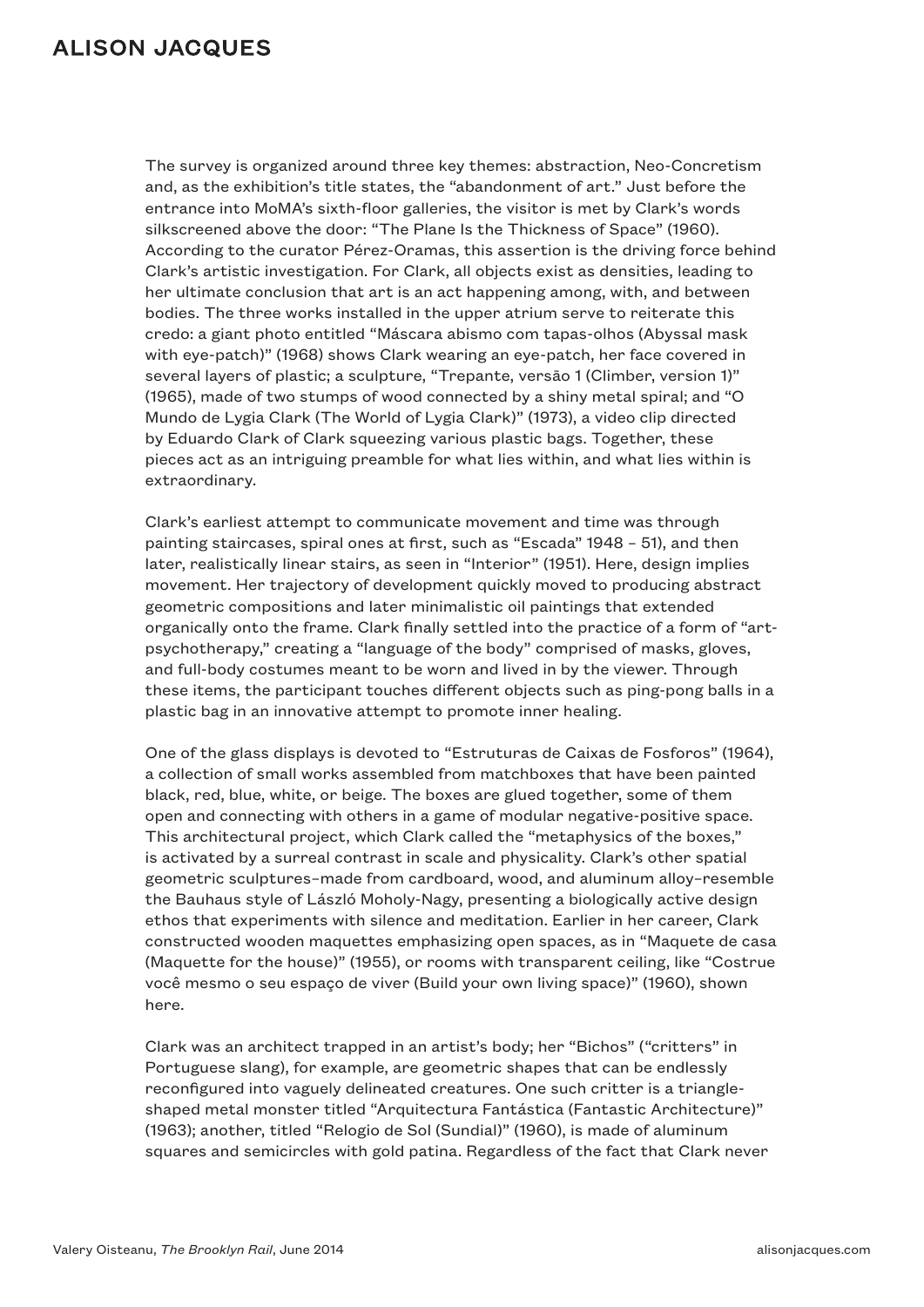ceased to think of architecture, including titling one of her landmark circular Bichos "Poetic Shelter" (1960), she also conceived of the possibility of making some of them at a civic scale, as with the gigantic public sculpture depicted in the catalogue's essay "Ceci N'est Pas Un Mur: The Architecture of Organic Lines" by Zeuler R.M. de A. Lima.

In another gallery, replicas of Clark's first interactive objects await visitors on jute-covered tables. Most of these works are made of flat triangular, square, or circular metal sections attached to each other by hinges and balanced to stand upright. These articulated concrete structures can be endlessly reconfigured by the viewer who is encouraged to do so by the facilitators in the gallery. By participating, the viewers become co-conspirators with the artist.

After a car accident that injured her wrists, Clark developed osteoarthritis in her hands and began research into art as physical therapy. This eventually manifested itself in performances in which the artist placed members of her audience on a huge custom-created mattress, where assistants then placed small bags filled with stones, marbles, and shells upon their prostrate bodies. From the late 1960s through the 1970s, Clark created a series of unconventional artworks in parallel to a lengthy psychoanalytic therapy, leading her to develop a series of therapeutic propositions grounded in art. She writes:

One day I found myself reusing one of these plastic bags, filling it with air; on the outside on one of its angles, I put a pebble. When I took the bag in both hands and slowly squeezed, the stone came out and went into the bag edge. I felt a delicious sensation in my hands. I felt my body through the touch of my hands on the plastic bag. After that I was much more erotic.<sup>1</sup>

At MoMA, museumgoers are invited to play with these bags, transferring water and shells from one to the other, feeling the sensation of their own bodies reacting to the process. "I filled other bags with air and stones, or with water, marbles, and stones," Clark once wrote. "We apprehend them with touch, and I continue to think that this is the art for the blind. Actually it is no longer art, but a simple proposition to feel the body."2 The viewer is also invited to improvise sculptural, geometrical assemblages and to change the configuration of elaborate, interlocking mazes created by modular pieces. Clark felt that such collaboration was a healing process for viewers, one that brought out their latent creative instincts and helped them to better understand her creative process.

In the fourth-floor gallery, MoMA has reproduced Clark's 1969 installation, "A Casa é o Corpo. Penetração, Ovulação, Germinação, Expulsão (The House Is

<sup>1</sup> Writings by L.C., 1968-mid 1980s, accompanying MoMA catalogue, pg. 242

<sup>2</sup> Writings by L.C., mid-1980s, MoMA's catalogue, 2014